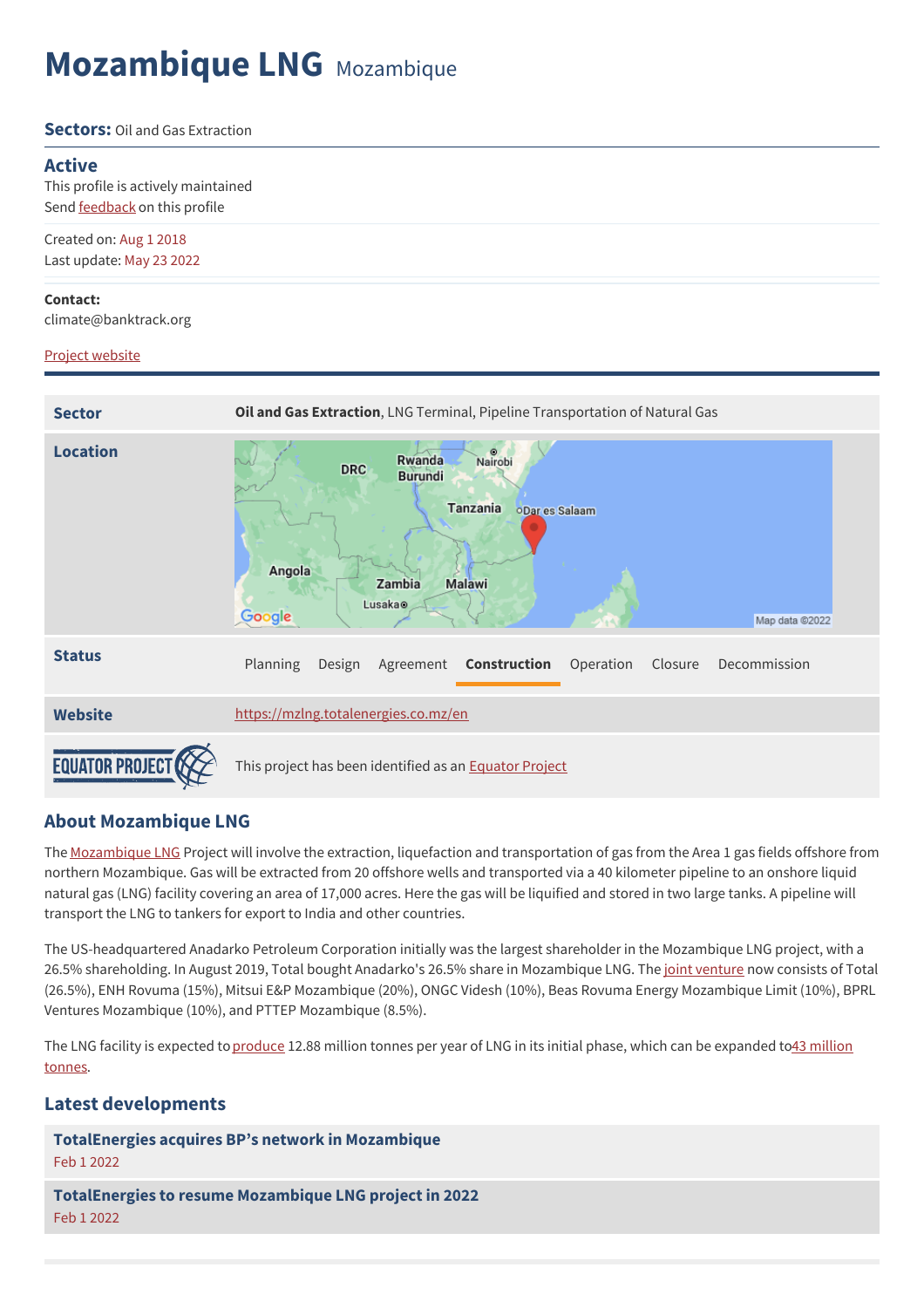## **Why this profile?**

The Mozambique LNG (Liquid Natural Gas) Project will facilitate the export of an enormous quantity of gas located in the gas fields of Area 1 of the Rovuma basin off the coast of northern Mozambique. In the process it will have serious adverse impacts on ecosystems and wildlife, will lead to the forced displacement of thousands of people, and will release millions of tonnes of greenhouse gases including methane every year. The development of new fossil fuel projects is completely at odds with the aim of the Paris Climate Agreement to limit global temperature rises to significantly below 2 degrees Celcius, aiming for 1.5 degrees.

### **What must happen**

Banks and other financial institutions should steer clear of financing this project as it has serious negative environmental and social impacts. Financing this large infrastructure for a LNG facility will also mean a disincentive to construct and invest in renewable energies.

## **Impacts**

## **Social and human rights impacts**

**Forced displacements** Forced [displacements](https://www.banktrack.org/download/the_impacts_of_the_lng_industry_in_cabo_delgado_mozambique/impacts_of_lng_in_mozambique_by_ja.pdf) have already taken place. People have lost both their homes, but also the areas they depend on for their livelihood. Information on what justifies their resettlement and what will happen to them in the short, medium or long term has not been given. Already, 556 families have been forcefully relocated, and 2,000 families will be moved in the near future. Fishing communities who have lived 50 meters from the sea for generations, have been moved 10 kilometers inland, and without fishing, have lost their means of income.

The method to determine compensatory land for farming families that have been moved was illogical. Anadarko measured the size of community members' land by counting the number of palm trees on the plot, leading to people who have 10 hectares of land, receiving one hectare. Furthermore, this new land is far from the new houses they have been moved to.

The project has failed to carry out mandatory community consultations and to observe due process in pre-existing land rights expropriations and community prior and fair compensations, in breach of laws according to the Centro Terra Viva Mozambique. For more information on the displacement and resettlement of particular villages see [here.](https://www.banktrack.org/download/report_on_the_ground_in_cabo_delgado_may_2020_from_ja/report_on_the_ground_in_cabo_delgado_may_2020_from_ja.pdf)

**[Militarisation](https://www.foei.org/wp-content/uploads/2020/06/Gas-in-Mozambique_Friends-of-the-Earth_Executive-Summary_English-.pdf)** Over the last two years, there has been a scourge o[fviolent](https://www.reuters.com/article/us-mozambique-insurgency/mozambique-forces-killed-over-100-islamist-insurgents-in-past-month-government-idUSKCN22A38T) attacks on communities inhabiting the gas region. Since the attacks began there have been two cases in which a company was attacked. One in [March](https://clubofmozambique.com/news/mozambique-attacks-lng-consortium-working-with-the-relevant-authorities-total-154262/) [2020](https://oilprice.com/Latest-Energy-News/World-News/Militants-Kill-8-Subcontractors-On-Totals-LNG-Project-In-Mozambique.html) and one in July 2020. As a response to the attack in March, during which one employee from a Gabriel Couto convoy was killed, the government has [brought](https://www.aljazeera.com/news/2020/04/mozambique-admits-presence-isil-affiliated-fighters-200424200048073.html) the military into the area, while gas companies have contracted several foreign private security companies. The region has thus become highly securitised, however local communities still [report](https://www.banktrack.org/download/the_impacts_of_the_lng_industry_in_cabo_delgado_mozambique/impacts_of_lng_in_mozambique_by_ja.pdf) living under constant fear of mistreatment by the military and by private security actors rather than feeling protected from the attacks. They are afraid to walk the long distances to the new farmland they have been given for fear of both attacks and harrassment from the army. Many private [security](https://www.businesslive.co.za/bd/opinion/2020-06-23-banks-are-turning-a-blind-eye-to-mozambique-gas-field-graft/) companies, including the Russian paramilitary organisation, the Wagner group, have been in Cabo Delgado recently.

**Health implications** It is also the gas industry that brought the deadly COVID-19 virus to the Cabo Delgado province of Mozambique. A foreign Total worker tested positive at the beginning of April. Thanks to the lack of vigilance on the part of Total, its LNG construction site is now the epicentre of Mozambique's COVID-19 crisis, accounting for two [thirds](https://www.bloomberg.com/news/articles/2020-04-14/total-s-lng-project-is-mozambique-s-coronavirus-epicenter) of Mozambique's cases. Total's infected employees are isolated on site, but cooks, cleaners, security guards and other staff are brought in from the surrounding villages daily to serve Total employees. While Total has started to test their employees, inadequate efforts have been made to test and protect the communities in the surrounding areas.

**Journalists arrested and detained** Many journalists working in Cabo Delgado, especially those in the gas region, have [beenarrested](https://www.foei.org/wp-content/uploads/2020/06/Gas-in-Mozambique_Friends-of-the-Earth_Executive-Summary_English-.pdf) or detained without charge over the last two years, some for months. Journalist Ibrahimo Abu Mbaruco, has been missing since April 7. His last message was one informing his mother that the military had arrested him, and many presume he is dead. A vocal community member, Mr Selemane of Palma, [disappeared](https://www.facebook.com/ja4change/posts/3152382444795868) on 20 May 2020, 24 hours after speaking out against the mistreatment and heavyhanded nature of the military in the area. He is still missing at the time of writing.

**Impacts of project research** The seismic research related to this project has already [affected](http://www.facing-finance.org/en/database/cases/rovuma-basin-mozambique-gas-explorationrovuma-becken-mosambik-erkundung-von-gasfeldern/) local communities. Several harpoon fishermen suffered hearing injuries from the seismic guns while fishing. Many fishermen were forced to suspend their fishing activities for extended periods of time. This negatively impacted the communities' means of subsistence and, according to the local fishermen,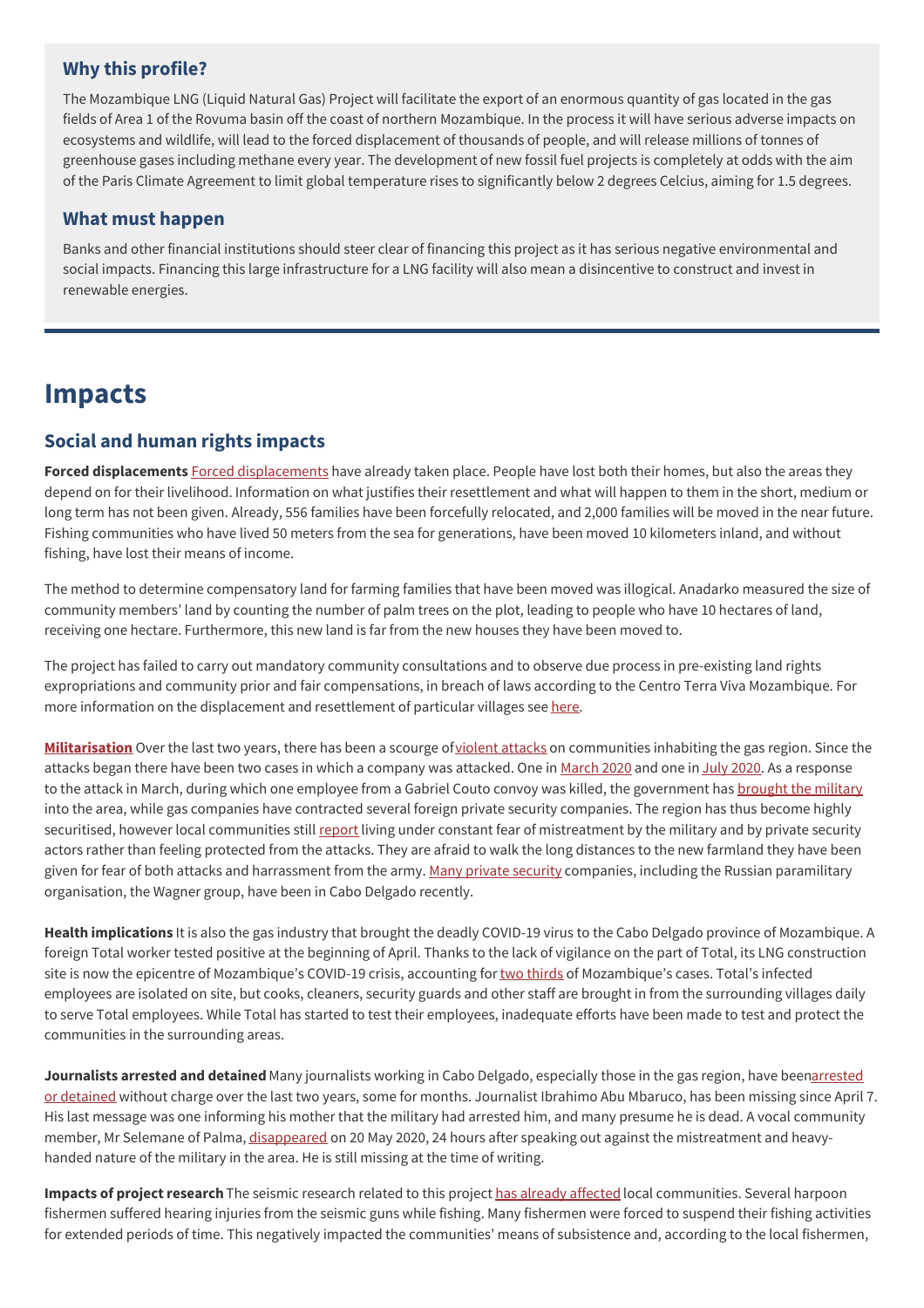they were not given any compensation.

## **Environmental and climate impacts**

Anadarko's environmental impact assessment spells out a list ofwide-ranging [consequences](https://www.theguardian.com/us-news/2016/dec/07/export-import-bank-fossil-fuel-plants-vietnam-mozambique): clearance of mangroves, introduction of invasive species from ballast shipping water, greenhouse gas and toxic sulfur dioxide emissions, soil erosion, and ecological losses to wetlands and the birds, reptiles and amphibians that inhabit them. Coastal seabeds would be dredged to create shipping lanes and a corridor for the 40 km-long pipeline, which scientists say could damage coral reef networks.

**Impacts on climate** The [environmental](https://www.banktrack.org/download/mozambique_lng_environmental_impact_assessment_chapter_12/chapter_12_lng_final_eia_sept_2014_eng.pdf) impact assessment estimates the project's direct emissions at 12.9 million tons of CO2 per year from 2022 onwards. The proposed LNG facility will release a large amount of greenhouse gas emissions, especially methane. The assessment underestimates the impact of methane that will be released during the extraction, processing and transportation of the natural gas off the coast of Mozambique. Methane is 87 times as potent as CO2 over 20 years according to a recent IPCC [report](http://www.ipcc.ch/report/ar5/wg1/). When this is taken in consideration direct emissions are closer to 44.9 [million](https://1bps6437gg8c169i0y1drtgz-wpengine.netdna-ssl.com/wp-content/uploads/2019/11/2019.10.29_OPIC-Rovuma-LNG-EIA-Comments_final.pdf) tons.

**Impacts on biodiversity** The project puts unique ecosystems and endangered species at [great](https://portals.iucn.org/library/sites/library/files/documents/2015-019.pdf) risk of complete destruction. The 3,600 hectares project would be located on the northern coast of Mozambique, where mangrove forests, coral reefs and seagrass beds are important for biodiversity but remain very vulnerable habitats. The project [environmental](https://www3.opic.gov/Environment/EIA/rovuma/ESIA/Chapter_7_LNG_Final_EIA_Feb_2014_Eng.pdf) impact statement also indicates that the nearshore and offshore areas include a number of species, such as sei whales, Indian yellow nosed albatross, leatherback, and hawksbill turtles, that are considered imperiled by the International Union for Conservation of Nature.

The project also threatens the Quirimbas National Park, located in the same province (Cabo Delgado) as the project area. Quirimbas was recently [designated](https://en.unesco.org/biosphere/africa/quirimbas) a UNESCO Biosphere Reserve, and consists of 11 islands, a combination of marine parks and a freshwater system including the Montepuez river and Lake Bilibiza, a bird sanctuary. The islands are home to thousands of species of flora, hundreds of bird species, a variety of reptiles, and nearly fifty species of land mammals including elephants, lions, buffalos, and leopards, while their waters are habitat for eight species of marine mammals.

**Impacts of project research** The seismic survey (ordered by Anadarko) has beencriticized by [environmental](https://www.foei.org/wp-content/uploads/2011/09/oil-or-development.pdf) organisations for its damaging effects on marine animals and financial losses of local fishermen. Many issues have already been reported including as the death of large numbers of shallow-water bottom-feeding sea-grass fish, shellfish and turtles.

## **Governance**

## **Bank policies**

The following bank investment policies apply to this project:

| Société Générale                                                                                     |
|------------------------------------------------------------------------------------------------------|
| Environmental and social general guidelines for business engagement<br>Sep 1 2014   Société Générale |
| <b>Climate strategy</b><br>Oct 28 2020   Société Générale                                            |
| Societe Generale reinforces its commitments to climate<br>Nov 2 2021                                 |
| Oil & gas sector policy<br>Jan 31 2022   Société Générale                                            |
|                                                                                                      |

### **Applicable norms and standards**

**Equator [Principles](http://www.equator-principles.com)**

**Global [Reporting](http://www.globalreporting.org) Initiative**

**IFC Performance Standard 5: Land Acquisition and Involuntary [Resettlement](https://www.ifc.org/wps/wcm/connect/topics_ext_content/ifc_external_corporate_site/sustainability-at-ifc/policies-standards/performance-standards/ps5)**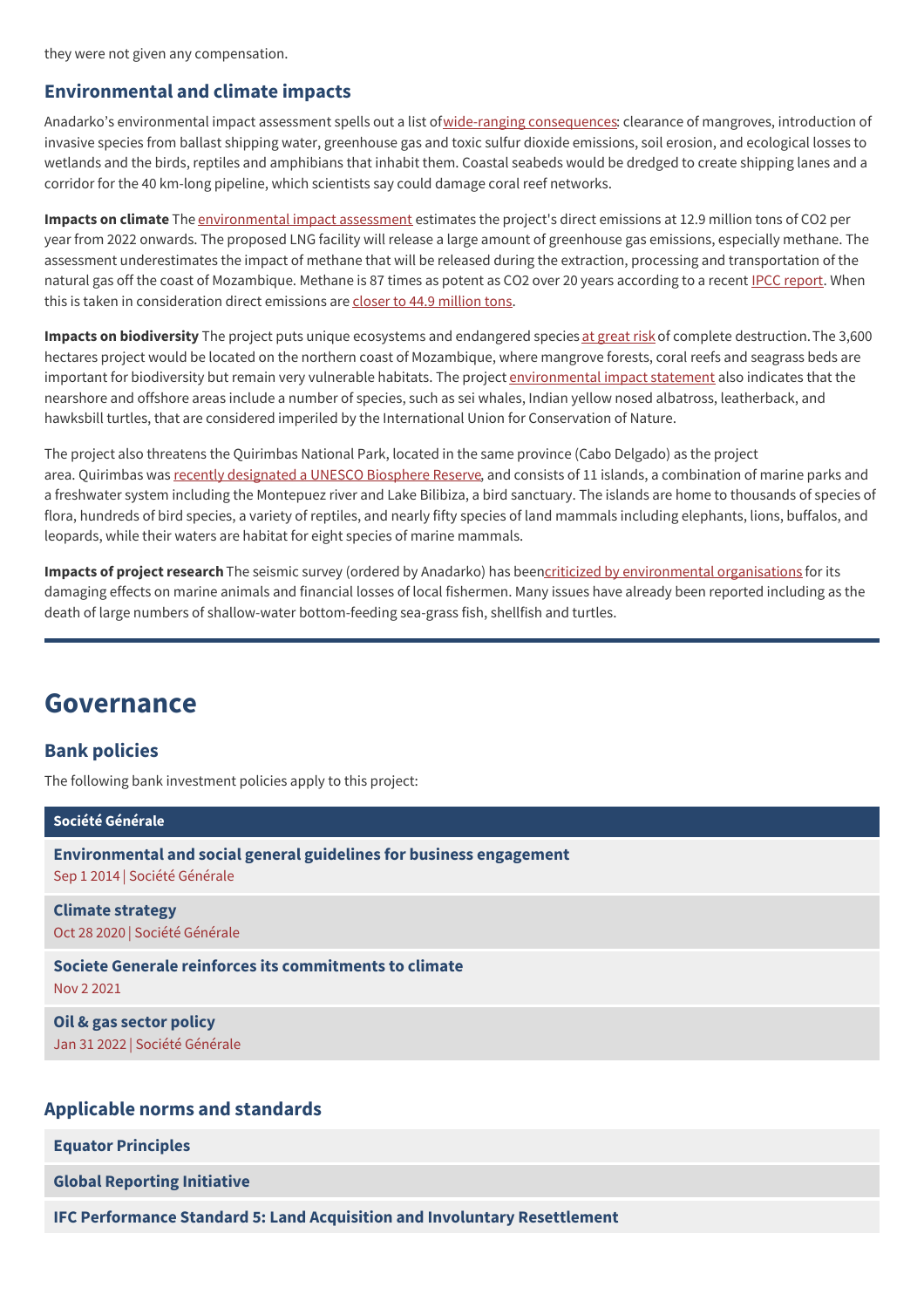## **Brief history**

Anadarko signed the [exploration](http://www.mzlng.com/The-Project/The-Resource/) contract with the government of Mozambique in 2007. Following several years of exploration, in 2012 a major natural gas discovery was made in Area 1 of the Rovuma basin offshore North Mozambique. In the same year Anadarko and Eni reached an Agreement for the coordinated development of Area 1 and Area 4.

In 2015 Anadarko announced the selection of a consortium consisting of CB&I, Chiyoda Corporation and Saipem (CCS JV) for the initial development of the onshore LNG facility. The resettlement plan for the project area was formally approved in 2016 and the development plan for Golfinho-Atum was approved in 2018.

Several purchase agreements for the gas extracted from Area 1 have already been signed. In 2017, the Thai state-owned PTT group, formerly known as the Petroleum Authority of Thailand, signed an [agreement](https://www.cp-africa.com/2017/10/13/mozambique-thailand-firm-buys-stake-natural-gas-field/) to buy 2.6 million tonnes of gas per year. In 2018, Électricité de France signed an agreement with Mozambique LNG, as did Tokyo Gas Co and [Centrica](http://www.naturalgasintel.com/articles/114729-anadarko-led-mozambique-lng-project-secures-two-more-contracts) LNG Co, a co-purchase also for 2.6 million tonnes of gas a year.

The EIA report was [approved](https://www.mzlng.total.com/sustainability/environment/environmental-licensing) by the Ministry of Coordination of Environmental Affairs (MICOA) in June 2014 and the Ministry or Land and Environment, MTA, issued the project environmental licenses in 2018, following the approval of the Resettlement Plan.

Final [investment](https://www.prnewswire.com/news-releases/anadarko-announces-mozambique-lng-final-investment-decision-300870691.html) decision was reached in June 2019.

According to the [International](https://www.igu.org/resources/2020-world-lng-report/) Group of Liquefied Natural Gas Importers' 2020 Annual Report and the International Gas Union's 2020 Report published in March 2020, construction has commenced on two trains.

## **Updates**

### **TotalEnergies acquires BP's network in Mozambique**

#### Feb 1 2022

TotalEnergies announced on February 1 that it has reached an agreement with BP to acquire a range of oil assets held by the British company. TotalEnergies will benefit from a new [network](https://www.petrolplaza.com/news/29131) of 26 service stations, reinforcing the companies' position as the main retailer of petroleum products in the country. TotalEnergies's CEO stated: "This agreement reflects TotalEnergies' willingness to pursue its investments in Mozambique's energy sector".

### **TotalEnergies to resume Mozambique LNG project in 2022**

#### Feb 1 2022

TotalEnegies' CEO declared at the beginning of February 2022 that he wants Mozambique LNG to b[eback](https://www.offshore-energy.biz/totalenergies-to-resume-mozambique-lng-project-in-2022/) on track this year, although stating later on that he does not know when the project will be able to [restart](https://seekingalpha.com/article/4486078-totalenergies-se-tte-ceo-patrick-pouyanne-on-q4-2021-results-earnings-call-transcript) as many security issues remain vivid. Mozambique LNG has been on hold after a year break related to the presence of terrorist groups. CEO words differ from the initial plan to produce the first LNG in 2025 and the full production to take off in 2026 as a consequence of the unstable situation. However, the presence of terrorist groups is still very strong and there is no sign of significant [improvement](https://www.lemonde.fr/afrique/article/2022/02/02/mozambique-la-menace-djihadiste-obstacle-dans-la-course-au-gaz-naturel_6111972_3212.html) towards peace in the region.

### **TotalEnergies Mozambique LNG project may resume within 18 months**

#### Aug 27 2021

According to the president of the African Development Bank (AfDB), the Mozambique LNG[could](https://www.reuters.com/world/africa/totalenergies-mozambique-lng-project-may-resume-within-18-months-says-afdb-2021-08-27/) be back on track within the next 18 months. Troops from Rwanda and members states from the Southern African Development Community (SADC) have been deployed to support Mozambican forces to help put down the insurgency. TotalEnergies declined to comment.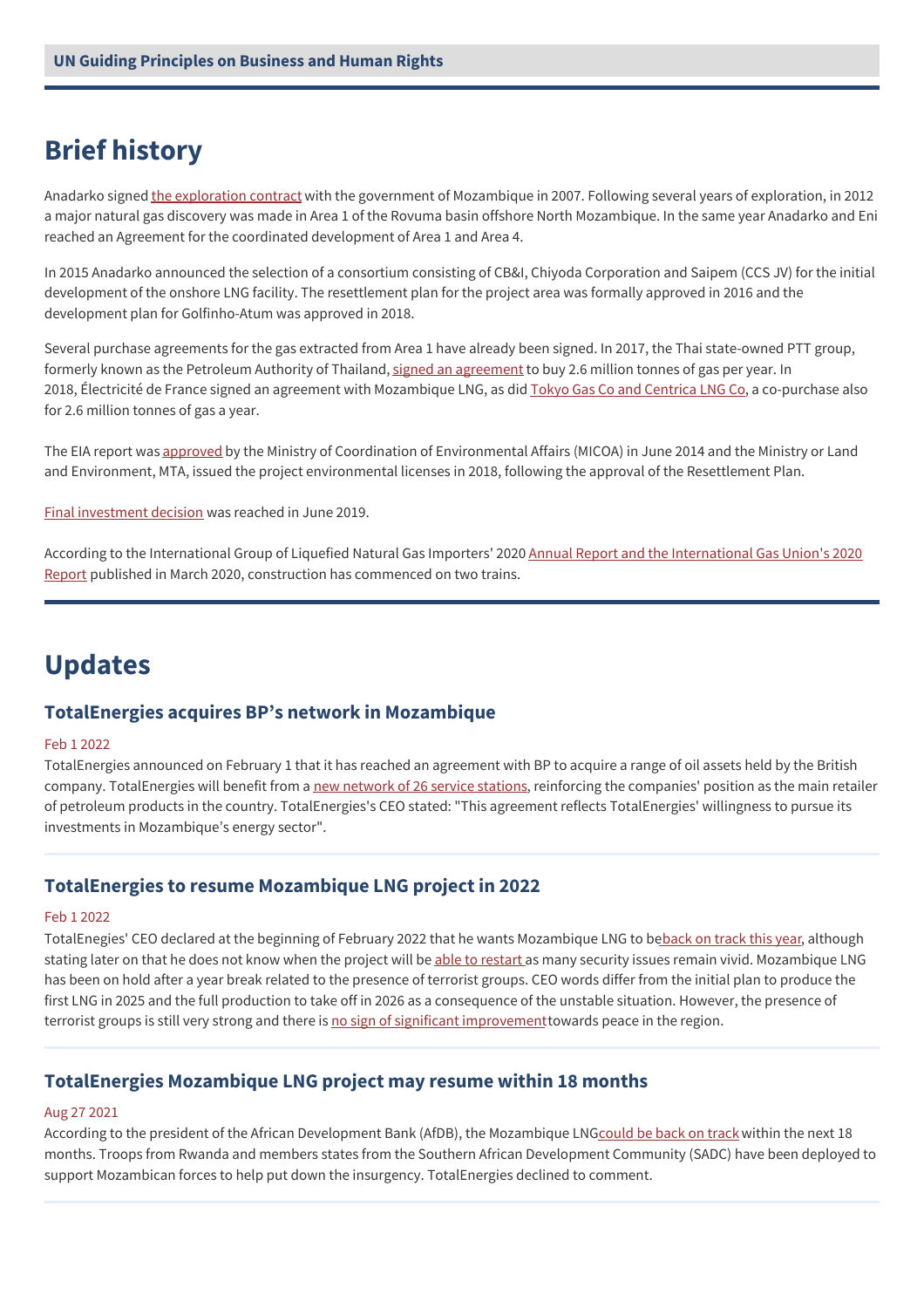## **Total declares force majeure on Mozambique LNG after insurgent attacks**

#### Apr 26 2021

Total initially only suspended work on March 27 but [declared](https://www.reuters.com/world/africa/frances-total-declares-force-majeure-mozambique-lng-project-2021-04-26/) force majeure after Islamic State-linked insurgent attacks in the town of Palma during which dozens of civilians were killed. The company has confirmed it has withdrawn all its staff from the project sites.

## **Total and Mozambique sign security pact for \$20 billion natural gas project**

#### Aug 24 2020

French oil major Total has signed a [security](https://africa.cgtn.com/2020/08/24/total-and-mozambique-sign-security-pact-for-20-billion-natural-gas-project/) pact with the Mozambique government to protect a \$20 billion natural gas (LNG) project being developed in the southern African country, the company said on Monday. According to Ernesto Elias Tonela, minister of mineral resources and energy, the pact "bolsters security measures and endeavours to create a safe operating environment for partners like Total which enables their ongoing investment in Mozambican industry."

#### **Marine construction works to begin for Mozambique LNG**

#### Jul 16 2020

Belgium's Besix Group, in partnership with Portugal's Mota-Engil SA, will start [constructing](https://www.rivieramm.com/news-content-hub/construction-of-marine-works-to-begin-for-mozambique-lng-60270) the marine facilities for the Mozambique LNG gas development project this year, including one of the world's longest jetty structures

#### **Mozambique LNG secures \$2.25B from host government**

#### Jun 24 2020

Total-led liquefied natural gas project, Mozambique LNG, has [reportedly](https://www.kallanishenergy.com/2020/06/24/mozambique-lng-secures-2-25b-from-host-government/) been offered a five-year, \$2.25 billion funding guarantee from the Mozambican government.

#### **Total secures a USD 15 billion loan for the Mozambique LNG project**

#### May 20 2020

The Mozambique LNG project will receive [commitments](https://www.worldoil.com/news/2020/5/20/total-lands-15-billion-financing-commitment-for-mozambique-lng-project) from a group of 20 banks for about \$15 billion of financing at a signing scheduled in June. The group of about 20 banks involved in the lending includes Rand Merchant Bank, Standard Bank Group Ltd. and Societe Generale SA, which is acting as the financial adviser.

### **Total has acquired Anadarko's 26.5% interest in Mozambique LNG**

#### Sep 30 2019

Total has closed the acquisition of Anadarko's 26.5% operated interest in the Mozambique LNG project for a purchase price of \$ 3.9 billion. This closing comes after Total reached a binding agreement with Occidental on May 3, 2019, to acquire Anadarko's assets in Africa (Mozambique, Algeria, Ghana and South Africa) and signed the subsequent Purchase and Sale Agreement on August 3, 2019 ([worldoil.com\)](https://www.worldoil.com/news/2019/9/30/total-pays-39-billion-for-anadarko-s-mozambique-lng-interest).

### **Mozambique LNG project reaches Final Investment Decision**

#### Jun 18 2019

Anadarko Petroleum Corporation and the co-venturers in Mozambique's Offshore Area 1, announced a Final Investment Decision (FID) on the Anadarko-led Area 1 Mozambique LNG project [\(prnewswire.com](https://www.prnewswire.com/news-releases/anadarko-announces-mozambique-lng-final-investment-decision-300870691.html)).

## **Financiers**

The project is expected to [cost](https://business.financialpost.com/pmn/business-pmn/mozambique-gas-project-valued-same-as-whole-nations-economy) USD 23 billion, with the debt portion to be funded via project finance (according [toAnadarko's](https://www.banktrack.org/download/anadarko_annual_report_2017/apc_anadarko_petroleum_corporation_10k_20180215.pdf) 2017 annual report). Sociéte Générale is the [financial](https://www.bloombergquint.com/onweb/mozambique-picks-socgen-to-advise-state-oil-company-on-funding) advisor on the project.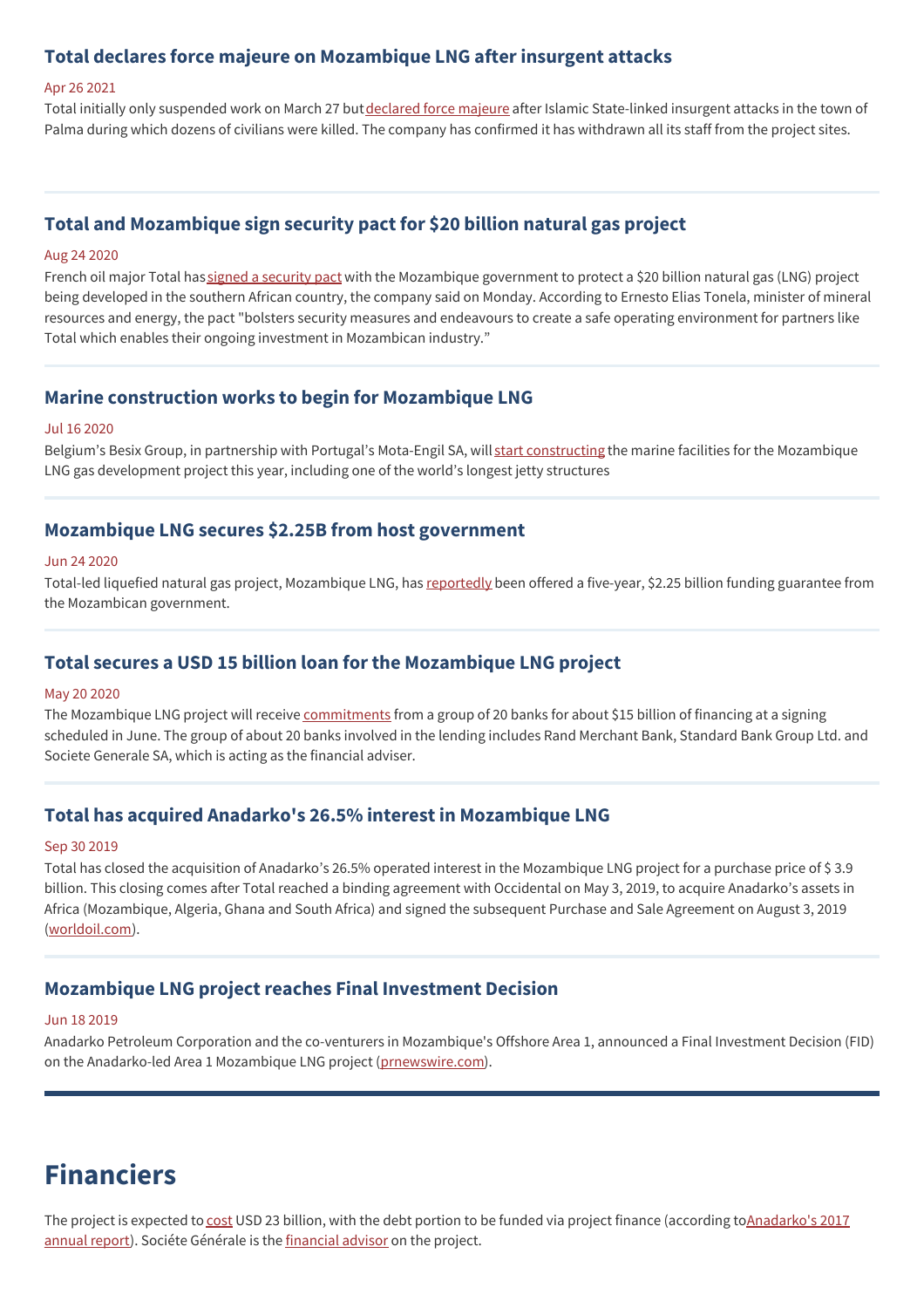Anadarko [announced](https://www.worldoil.com/news/2019/6/19/anadarko-announces-fid-on-area-1-mozambique-lng-project) that a final investment decision (FID) on the project had been reached on June 19, 2019.

In May 2020, after taking over Anadarko's share in Mozambique LNG Total [announced](https://www.total.com/media/news/news/total-announces-signing-mozambique-lng-project-financing) it had secured USD 15 billion in financing.

| <b>Banks</b>                                                                                   |                 |                               |                              |  |
|------------------------------------------------------------------------------------------------|-----------------|-------------------------------|------------------------------|--|
| Absa Bank Limited South Africa profile                                                         |                 |                               | Details $\blacktriangledown$ |  |
| Debt - project finance<br>Financed USD 300 million loan<br>source: IJGlobal data, January 2021 | USD 300 million | October 2020 - 30 June 2038   |                              |  |
| <b>Crédit Agricole</b> France profile                                                          |                 |                               | Details $\nabla$             |  |
| Debt - project finance<br>Financed USD 300 million loan<br>source: IJGlobal data, January 2021 | USD 300 million | October 2020 - 30 June 2038   |                              |  |
| <b>Export-Import Bank of Thailand</b>                                                          |                 |                               | Details $\nabla$             |  |
| Debt - project finance<br>Provided a USD 150 million loan<br>source: IJGlobal data, April 2021 | USD 150 million | 1 October 2020 - 30 June 2038 |                              |  |
| <b>Industrial and Commercial Bank of China (ICBC)</b> China profile                            |                 |                               | Details $\blacktriangledown$ |  |
| Debt - project finance<br>Financed USD 300 million loan<br>source: IJGlobal data, January 2021 | USD 300 million | October 2020 - 30 June 2036   |                              |  |
| JPMorgan Chase United States profile                                                           |                 |                               |                              |  |
| Debt - project finance<br>Financed USD 340 million loan<br>source: IJGlobal data, January 2021 | USD 340 million | October 2020 - 30 June 2038   |                              |  |
| Mitsubishi UFJ Financial Group (MUFG) Japan profile                                            |                 |                               | Details $\nabla$             |  |
| Debt - project finance<br>Financed USD 500 million loan<br>source: IJGlobal data, January 2021 | USD 500 million | October 2020 - 30 June 2038   |                              |  |
| Mizuho Japan profile                                                                           |                 |                               | Details $\nabla$             |  |
| Debt - project finance<br>Financed USD 870 million loan<br>source: IJGlobal data, January 2021 | USD 870 million | October 2020 - 30 June 2038   |                              |  |
| <b>Nedbank Group</b> South Africa profile                                                      |                 |                               | Details $\nabla$             |  |
| Debt - project finance<br>Financed USD 150 million loan<br>source: IJGlobal data, January 2021 | USD 150 million | October 2020 - 30 June 2038   |                              |  |
| Rand Merchant Bank South Africa profile                                                        |                 |                               | Details $\nabla$             |  |
| Debt - project finance<br>Financed USD 100 million loan<br>source: IJGlobal data, January 2021 | USD 100 million | October 2020 - 30 June 2038   |                              |  |
| Shinsei Bank Japan profile                                                                     |                 |                               | Details $\blacktriangledown$ |  |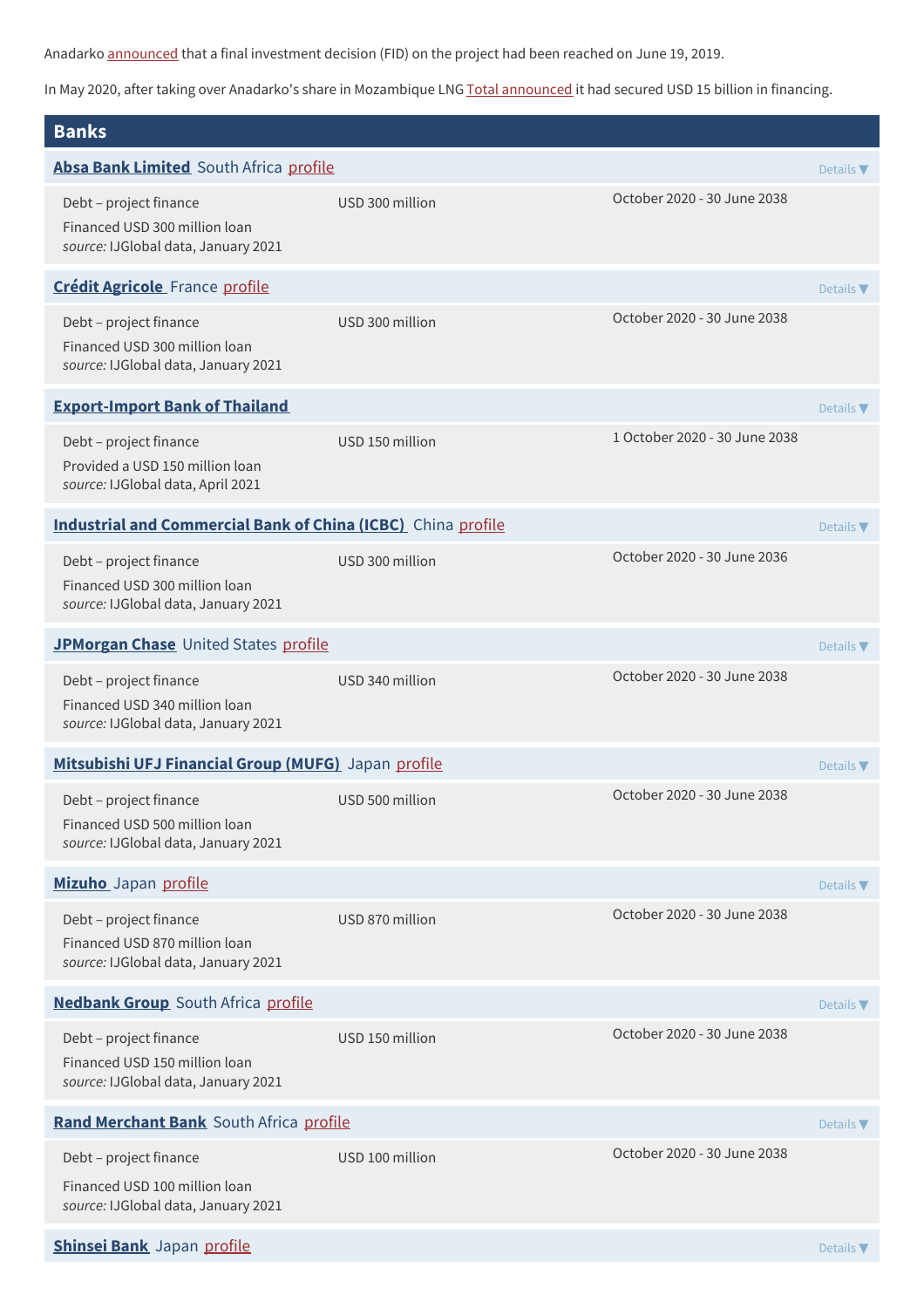| Debt - project finance<br>Financed USD 50 million loan<br>source: IJGlobal data, January 2021                                            | USD 50 million                                                                                                              | October 2020 - 30 June 2038   |                              |  |
|------------------------------------------------------------------------------------------------------------------------------------------|-----------------------------------------------------------------------------------------------------------------------------|-------------------------------|------------------------------|--|
| Société Générale France profile                                                                                                          |                                                                                                                             |                               | Details $\blacktriangledown$ |  |
| Debt - project finance<br>Provided a USD 500 million loan<br>source: IJGlobal data, January 2021                                         | USD 500 million                                                                                                             | October 2020 - 30 June 2038   |                              |  |
| Advisor<br>source: Reuters, May 2018 and IJGlobal data, April 2021<br><u>link</u>                                                        |                                                                                                                             |                               |                              |  |
| <b>Standard Bank</b> South Africa profile                                                                                                |                                                                                                                             |                               | Details $\nabla$             |  |
| Debt - project finance<br>source: Standard Bank<br><u>link</u>                                                                           | USD 485 million<br>Contributed USD 485 million loan from a co-financed USD 15 billion loan. Also plays several other roles. | <b>June 2020</b>              |                              |  |
| <b>Standard Chartered</b> United Kingdom profile                                                                                         |                                                                                                                             |                               | Details $\nabla$             |  |
| Debt - project finance<br>Financed USD 500 million loan<br>source: IJGlobal data, January 2021                                           | USD 500 million                                                                                                             | October 2020 - 30 June 2038   |                              |  |
| <b>Sumitomo Mitsui Banking Corporation (SMBC)</b> Japan profile                                                                          |                                                                                                                             |                               | Details $\nabla$             |  |
| Debt - project finance<br>Financed USD 570 million loan<br>source: IJGlobal data, January 2021                                           | USD 570 million                                                                                                             | October 2020 - 30 June 2038   |                              |  |
| <b>Sumitomo Mitsui Trust Holdings Japan profile</b>                                                                                      |                                                                                                                             |                               |                              |  |
| Debt - project finance<br>Financed USD 200 million loan<br>source: IJGlobal data, January 2021                                           | USD 200 million                                                                                                             | October 2020 - 30 June 2038   |                              |  |
| <b>Export credit agencies</b>                                                                                                            |                                                                                                                             |                               |                              |  |
| <b>Atradius NV</b>                                                                                                                       |                                                                                                                             |                               | Details $\blacktriangledown$ |  |
| Debt - project finance<br>Covering a syndicated USD 640 million loan<br>source: IJGlobal data, April 2021                                | USD 640 million                                                                                                             | 1 October 2020 - 30 June 2038 |                              |  |
| <b>Export Credit Insurance Corporation of South Africa (ECIC)</b>                                                                        |                                                                                                                             |                               |                              |  |
| Debt - project finance<br>Covering a syndicated USD 800 million loan provided by five African banks<br>source: IJGlobal Data, April 2021 | USD 800 million                                                                                                             | 1 October 2020 - 30 June 2038 |                              |  |
| <b>Export-Import Bank of the United States (Ex-Im Bank)</b> United States profile                                                        |                                                                                                                             |                               |                              |  |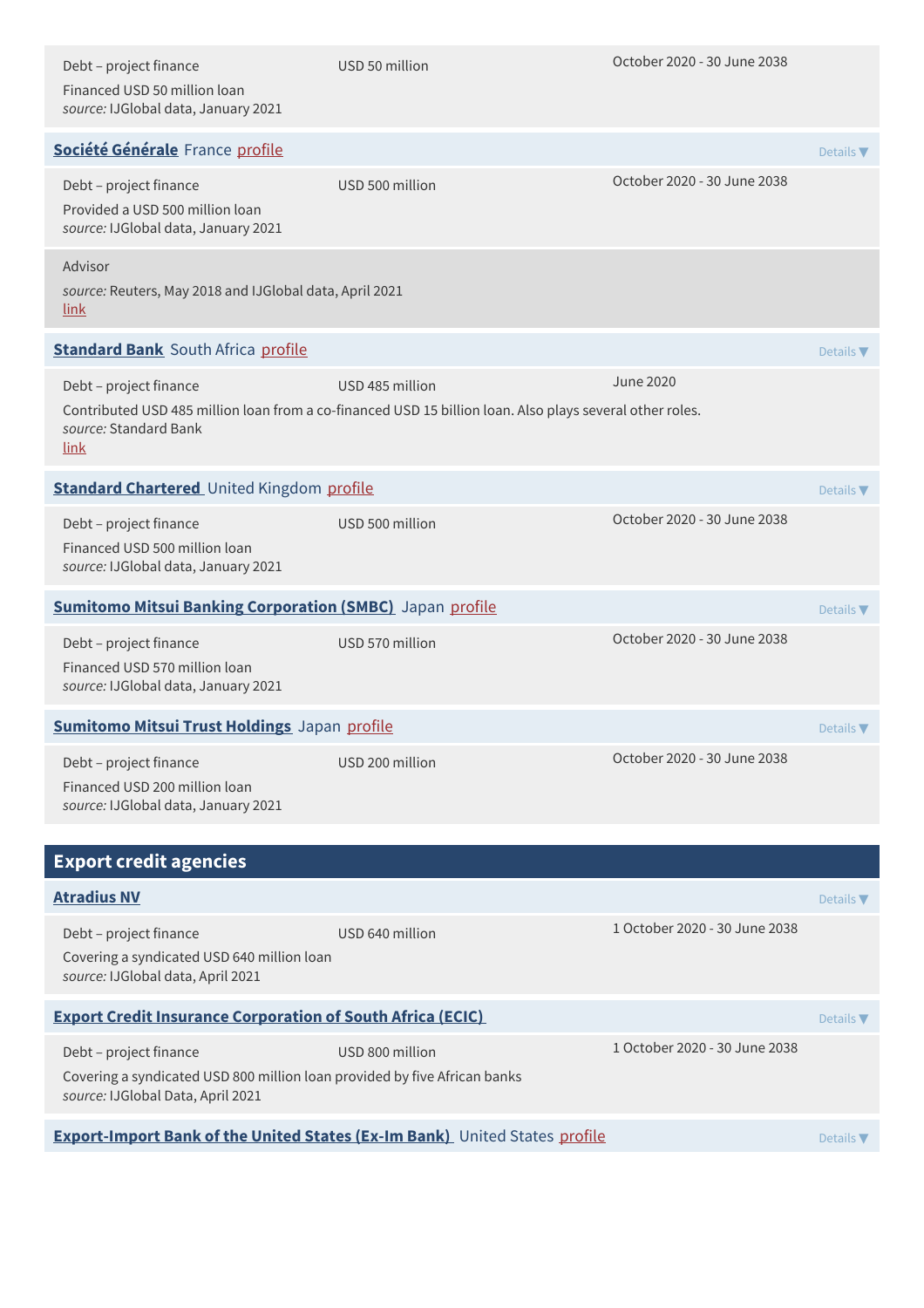| Debt - project finance                                                                                                                                                                                                                                                         | USD 4.7 billion | 1 October 2020 - 30 June 2038 |                  |  |  |  |
|--------------------------------------------------------------------------------------------------------------------------------------------------------------------------------------------------------------------------------------------------------------------------------|-----------------|-------------------------------|------------------|--|--|--|
| EXIM provided a loan of USD 4.7 billion for U.S. exports of goods and services for the engineering, procurement, and construction<br>of the onshore LNG plant and related facilities.<br>source: Export-Import Bank of the United States and IJGlobal Data, April 2021<br>link |                 |                               |                  |  |  |  |
| <b>Italian Export Credit Agency (SACE)</b>                                                                                                                                                                                                                                     |                 |                               | Details $\nabla$ |  |  |  |
| Debt - project finance<br>Covering a syndicated USD 950 million loan.<br>source: IJGlobal data, April 2021                                                                                                                                                                     | USD 950 million | 1 October 2020 - 30 June 2038 |                  |  |  |  |
| <b>Japan Bank for International Cooperation (JBIC)</b><br>Details $\blacktriangledown$                                                                                                                                                                                         |                 |                               |                  |  |  |  |
| Debt - project finance<br>Provided a USD 3 billion loan<br>source: IJGlobal data, April 2021                                                                                                                                                                                   | USD 3 billion   | 1 October 2020 - 30 June 2038 |                  |  |  |  |
| <b>Nippon Export and Investment Insurance (NEXI)</b>                                                                                                                                                                                                                           |                 |                               | Details $\nabla$ |  |  |  |
| Debt - project finance<br>Covering a syndicated USD 2 billion loan<br>source: Nexi and IJGlobal data, April 2021<br><u>link</u>                                                                                                                                                | USD 2 billion   | 1 October 2020 - 30 June 2038 |                  |  |  |  |
| <b>UK Export Finance</b> United Kingdom profile                                                                                                                                                                                                                                |                 |                               | Details $\nabla$ |  |  |  |
| 1 October 2020 - 30 June 2038<br>USD 1 billion<br>Debt - project finance<br>UK Export Finance financed USD 300 million in direct loans to Mozambique LNG, with another USD 700 million in guarantees for<br>commercial banks<br>source: IJGlobal data, April 2021              |                 |                               |                  |  |  |  |
| <b>Insurance companies</b>                                                                                                                                                                                                                                                     |                 |                               |                  |  |  |  |
| <b>Nippon Life Insurance</b>                                                                                                                                                                                                                                                   |                 |                               | Details $\nabla$ |  |  |  |
| Debt - project finance<br>Financed USD 150 million loan<br>source: IJGlobal data, January 2021                                                                                                                                                                                 | USD 150 million | October 2020 - 30 June 2038   |                  |  |  |  |
| <b>Multilateral development banks</b>                                                                                                                                                                                                                                          |                 |                               |                  |  |  |  |
| <b>African Development Bank</b>                                                                                                                                                                                                                                                |                 |                               | Details $\nabla$ |  |  |  |
| Debt - project finance<br>USD 400 million loan<br>source: African Development Bank<br>link                                                                                                                                                                                     | USD 400 million | 15 July 2020                  |                  |  |  |  |
| Development bank of Southern Africa                                                                                                                                                                                                                                            |                 |                               | Details $\nabla$ |  |  |  |
| Debt - project finance<br>Provided USD 120 million in loans<br>source: IJGlobal data, April 2021                                                                                                                                                                               | USD 120 million | 1 October 2020 - 30 June 2038 |                  |  |  |  |